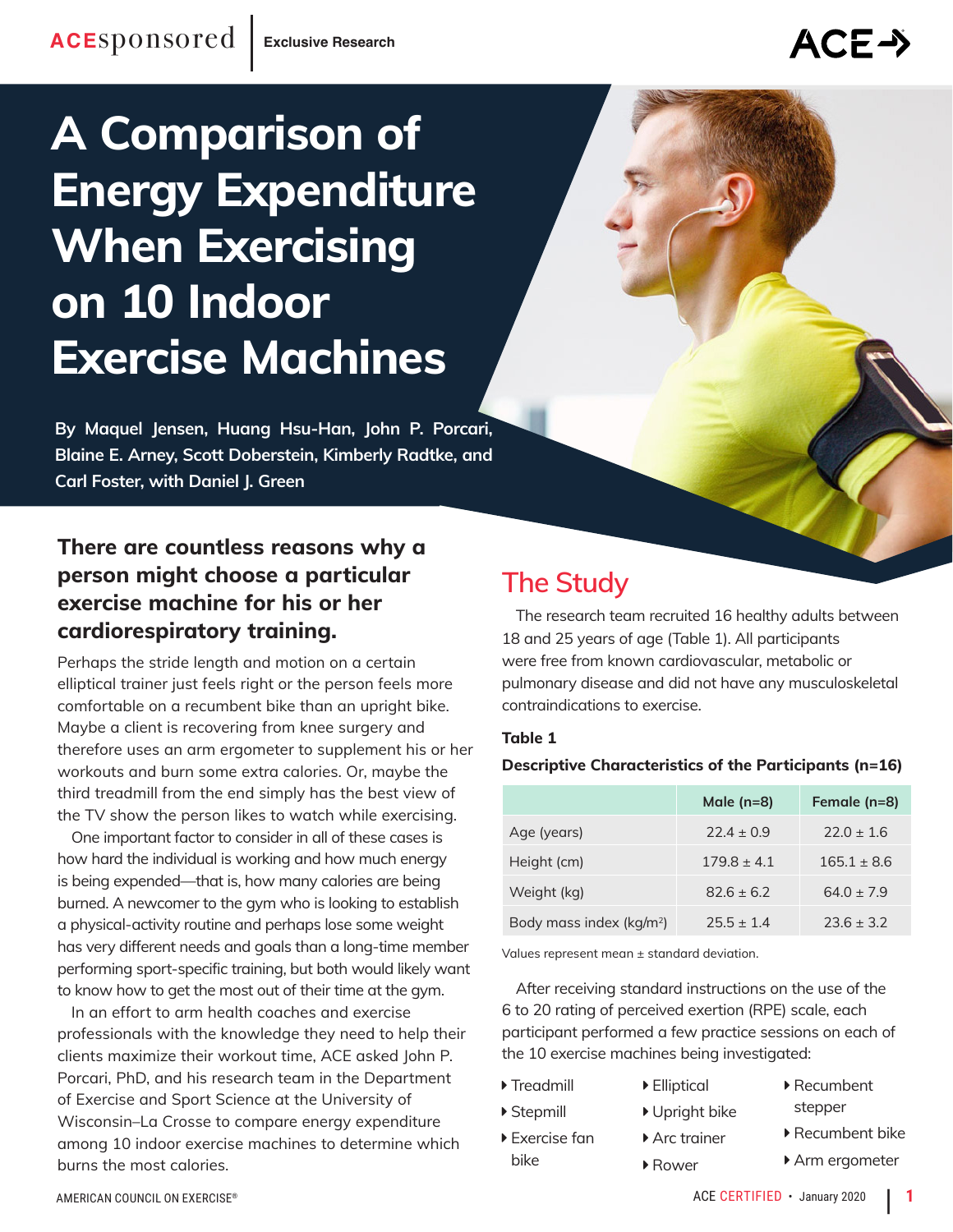During the practice sessions, which included the use of two machines during each session, the participants exercised at intensities equal to RPEs of 11 ("light"), 13 ("somewhat hard") and 15 ("hard") for approximately five minutes each.

The five study sessions mirrored these practice sessions, with participants exercising on two machines (in random order) with a minimum of 48 hours between sessions. On each machine, participants warmed up for three minutes, performed five-minute exercise bouts at RPE intensity levels of 11, 13 and 15, in that order and with no break between RPE levels, and then cooled down for three minutes. The participants then rested for 15 minutes and repeated this routine on a second machine.

Heart rate (HR) was recorded at the end of each minute, RPE was assessed at the end of each stage and oxygen consumption ( $\mathsf{\dot{V}O}_2$ ) was continuously measured throughout the session. Energy expenditure was calculated from the  $\mathsf{\dot{VO}}_2$  data.

## **The Results**

#### **HEART RATE**

The HR responses when exercising on each of the 10 machines at each RPE level are presented in Table 2 and Figure 1.

#### **Table 2**

**Heart-rate Responses (bpm) at Rating of Perceived Exertion (RPE) of 11, 13 and 15 on the 10 Exercise Machines (mean ± SD)** 

|                      | <b>RPE 11</b>                  | <b>RPE 13</b>                  | <b>RPE 15</b>                |
|----------------------|--------------------------------|--------------------------------|------------------------------|
| Treadmill            | $136 \pm 20.0$                 | $159 \pm 13.6$                 | $173 \pm 12.7$               |
| Stepmill             | $144 \pm 17.0$                 | $162 \pm 16.0$                 | $173 \pm 14.2$               |
| Exercise fan bike    | $119 \pm 16.7$ <sup>abdf</sup> | $137 \pm 17.1$ <sup>cb</sup>   | $160 \pm 14.0$ <sup>ab</sup> |
| Elliptical           | $133 \pm 16.2^b$               | $145 \pm 13.7$ <sup>ab</sup>   | $159 \pm 12.0$ <sup>ab</sup> |
| Upright bike         | $129 \pm 14.6^{\circ}$         | $147 \pm 15.8$ <sup>ab</sup>   | $161 \pm 14.7$ <sup>ab</sup> |
| Arc trainer          | $138 \pm 21.5$                 | $150 \pm 19.0^{\circ}$         | $161 \pm 17.4$ <sup>cb</sup> |
| Rower                | $118 \pm 12.4$ <sup>abdf</sup> | $132 + 13.5$ abdef             | $148 \pm 16.5$ abcefd        |
| Recumbent<br>stepper | $98 \pm 16.0$ abcdefg          | $117 + 15.9$ abcdefg           | $136 \pm 19.2$ abcdefg       |
| Recumbent bike       | $109 + 14.2$ <sup>abdef</sup>  | $122 + 16.2$ <sup>abcdef</sup> | $137 \pm 18.0$ abcdefg       |
| Arm ergometer        | $102 \pm 16.0$ abcdefg         | $116 \pm 14.8$ abcdefg         | $131 + 17.0$ abcdefg         |

*Note:* RPE = Rating of perceived exertion (6 to 20 scale); Values represent mean ± deviation.

<sup>a</sup> Statistically significantly lower than Treadmill (p< .05).

b Statistically significantly lower than Stepmill (p< .05).

 $\epsilon$  Statistically significantly lower than Exercise fan bike (p< .05).

d Statistically significantly lower than Elliptical (p< .05).

e Statistically significantly lower than Upright bike (p< .05).

f Statistically significantly lower than Arc trainer (p< .05).

<sup>g</sup> Statistically significantly lower than Rower (p< .05).

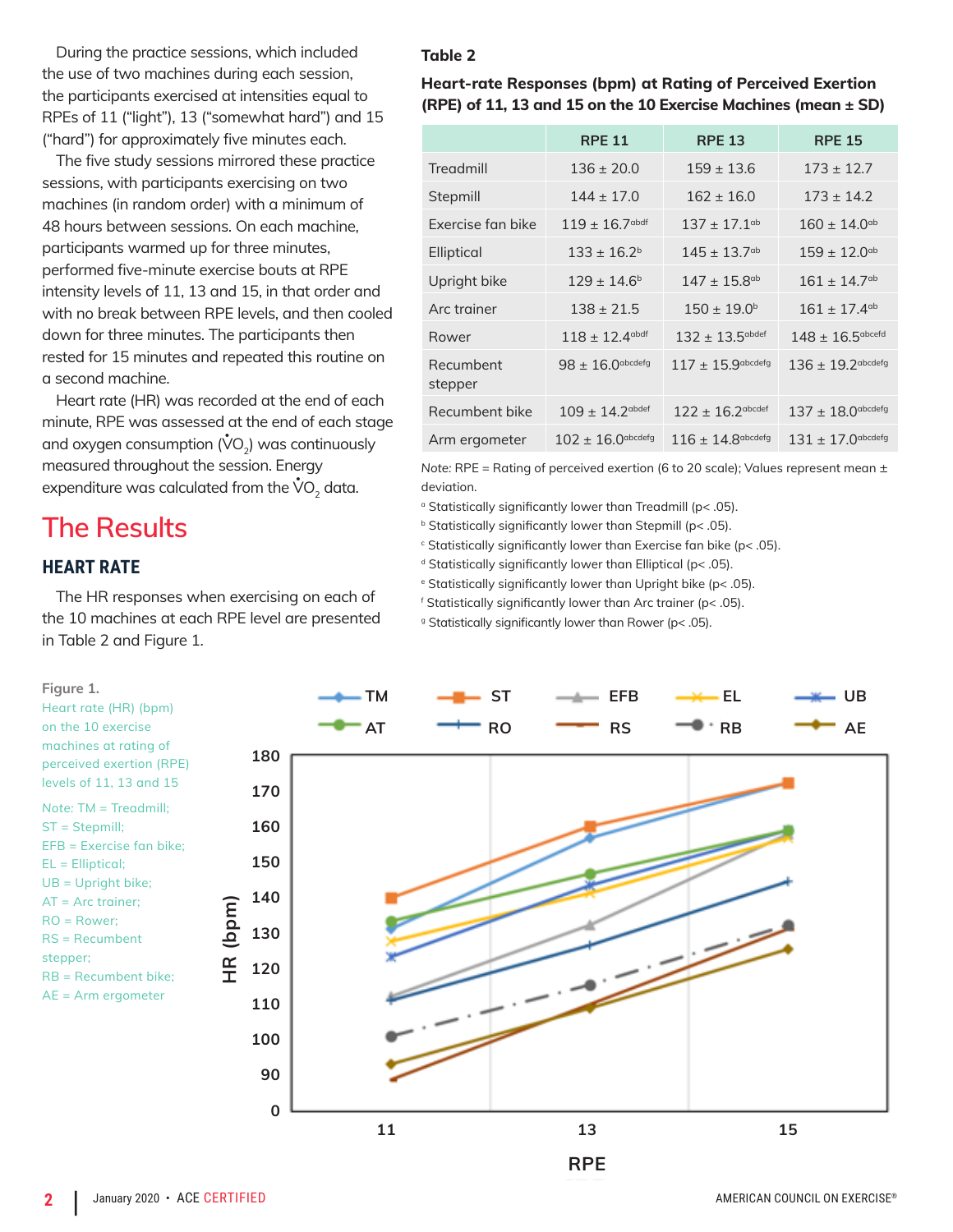As you can see, there were statistically significant differences in HR between machines, with values varying by up to 46 beats per minute (bpm) at a given RPE. Generally speaking, the treadmill and stepmill elicited the highest HR at each RPE level. This was followed by the elliptical, arc trainer, upright bike, rower and exercise fan bike. The recumbent stepper, recumbent bike and arm ergometer yielded the lowest HR responses.

#### **ENERGY EXPENDITURE**

The energy expenditure data at each RPE level are presented in Table 3 and Figure 2. Remember, energy expenditure was calculated from the  $\mathring{\mathsf{V}}\mathsf{O}_2$  data.

While there were variances in energy expenditure among the machines, the data generally fell into four distinct groupings. Energy expenditure for each machine, collapsed across all three RPE levels, is presented in Figure 3. The treadmill and stepmill elicited statistically significant higher energy expenditures compared to all other modalities.

#### **Figure 2.**  Energy expenditure TM **ST ST EFB X** EL **WUB** (EE) (kcals/min) on the AT **-RO -RS -DRB** - AE 10 exercise machines at rating of perceived exertion (RPE) levels of **14** 11, 13, and 15 *Note:* TM = Treadmill; ST = Stepmill; **12** EFB = Exercise fan bike; EL = Elliptical; **EE (kcals/min)** EE (kcals/min) UB = Upright bike; **10** AT = Arc trainer; RO = Rower; RS = Recumbent stepper; RB = Recumbent bike; **8** AE = Arm ergometer **6 4 11 13 15 RPE**

#### **Table 3**

#### **Energy Expenditure (kcal/min) at Rating of Perceived Exertion (RPE) of 11, 13 and 15 on the 10 Exercise Machines (mean ± SD)**

| <b>Machine</b>    | <b>RPE 11</b>               | <b>RPE 13</b>                | <b>RPE 15</b>                |
|-------------------|-----------------------------|------------------------------|------------------------------|
| Treadmill         | $9.3 \pm 2.4$               | $12.6 \pm 2.9$               | $14.4 \pm 3.8$               |
| Stepmill          | $10.0 \pm 2.3$              | $11.8 \pm 2.6$               | $13.2 \pm 2.8$ <sup>a</sup>  |
| Exercise fan bike | $7.5 \pm 1.9$ abd           | $9.3 \pm 2.1$ <sup>ab</sup>  | $12.1 \pm 3.0^{\circ}$       |
| Elliptical        | $8.8 \pm 1.6^{\circ}$       | $10.1 \pm 2.3$ <sup>ab</sup> | $11.7 \pm 2.7$ <sup>ab</sup> |
| Upright bike      | $8.2 \pm 1.9$ <sup>ab</sup> | $10.0 \pm 2.5$ <sup>ab</sup> | $11.8 \pm 3.1$ <sup>ab</sup> |
| Arc trainer       | $8.4 \pm 1.0$ <sup>ab</sup> | $9.8 \pm 2.1$ <sup>ab</sup>  | $11.3 \pm 2.7$ <sup>ab</sup> |
| Rower             | $7.6 \pm 2.4$ <sup>ab</sup> | $9.1 \pm 2.8$ <sup>ab</sup>  | $11.1 \pm 3.6^{ab}$          |
| Recumbent stepper | $4.9 \pm 1.6$ abcdefg       | $7.0 \pm 2.1$ abcdefg        | $9.2 \pm 2.8$ abcdefg        |
| Recumbent bike    | $6.2 \pm 1.9$ abcdefgh      | $7.6 \pm 2.5$ abcdefg        | $9.3 \pm 2.9$ abcdefg        |
| Arm ergometer     | $4.2 \pm 1.5$ abcdefgi      | $5.4 \pm 1.8$ abcdefghi      | $6.7 \pm 2.20$ abcdefghi     |

*Note:* Values represent mean ± deviation.

<sup>a</sup> Statistically significantly lower than Treadmill (p< .05).

**b** Statistically significantly lower than Stepmill (p< .05).

 $\epsilon$  Statistically significantly lower than Exercise fan bike (p< .05).

<sup>d</sup> Statistically significantly lower than Elliptical (p< .05).

e Statistically significantly lower than Upright bike (p< .05).

f Statistically significantly lower than Arc trainer (p< .05).

<sup>9</sup> Statistically significantly lower than Rower (p< .05).

h Statistically significantly lower than Recumbent stepper (p< .05).

i Statistically significantly lower than Recumbent bike (p< .05).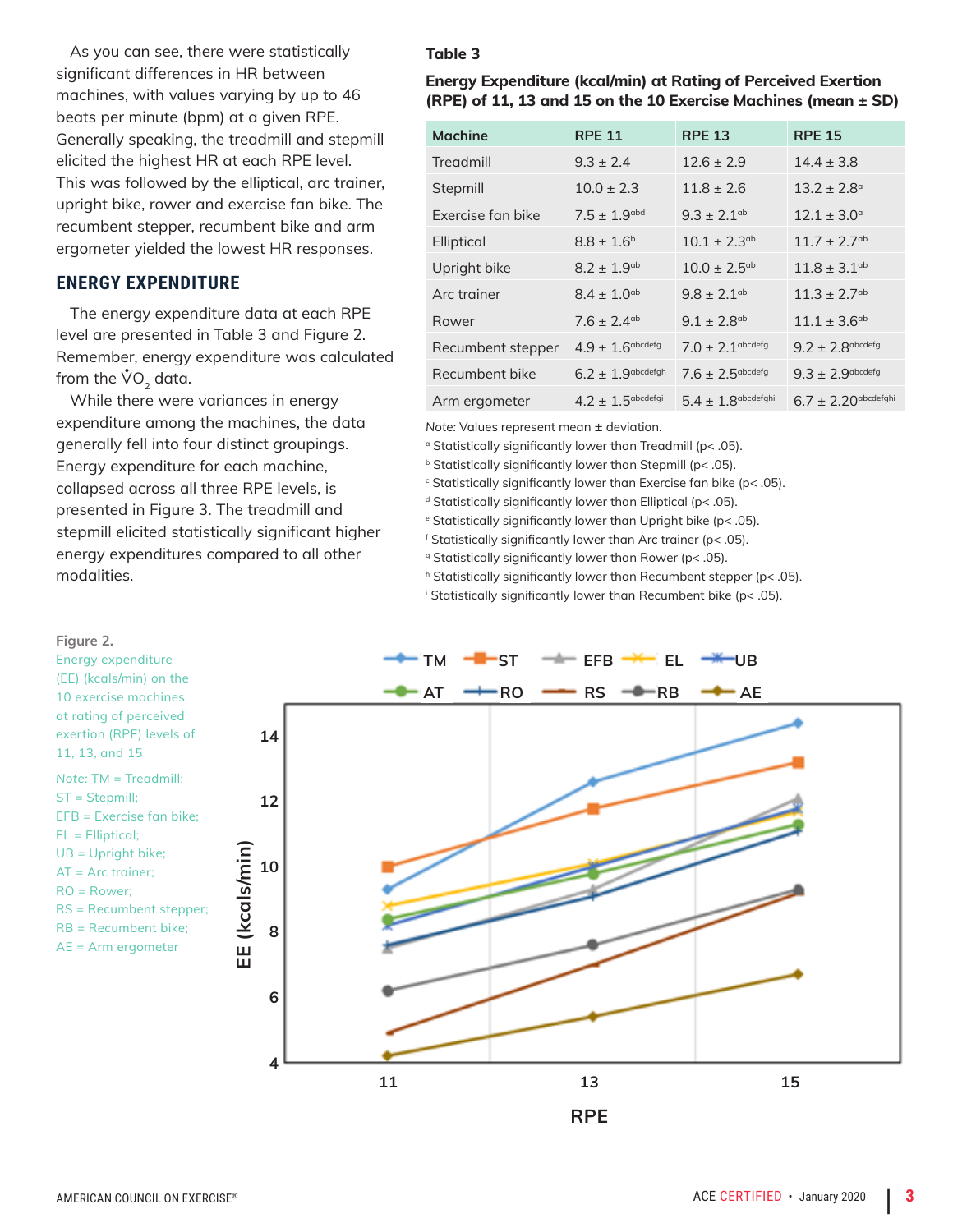Finally, the energy expenditure resulting from 30 minutes of exercise on each machine and how long it would take to burn 300 calories is presented in Table 4. This table was developed based on the energy expenditure at an RPE of 13 ("somewhat hard") and again illustrates the considerable variability in energy expenditure on the 10 machines tested.

#### **Table 4**

#### **Energy Expenditure in 30 Minutes of Exercise on Each Machine and How Long It Would Take to Expend 300 Calories**

|                   | Energy<br><b>Expenditure in</b><br><b>30 Minutes</b> | <b>Time to Expend</b><br><b>300 Calories</b><br>(min:sec) |
|-------------------|------------------------------------------------------|-----------------------------------------------------------|
| Treadmill         | 378                                                  | 23:47                                                     |
| Stepmill          | 354                                                  | 25:25                                                     |
| Elliptical        | 303                                                  | 79:47                                                     |
| Upright bike      | 300                                                  | 30:00                                                     |
| Arc trainer       | 294                                                  | 30:04                                                     |
| Exercise fan bike | 279                                                  | 32:16                                                     |
| Rower             | 273                                                  | 32:58                                                     |
| Recumbent bike    | 228                                                  | 39:29                                                     |
| Recumbent stepper | 210                                                  | 42:52                                                     |
| Arm ergometer     | 162                                                  | 55:34                                                     |

**The Bottom Line**

The primary purpose of this study was to compare energy expenditure on 10 indoor exercise machines and identify which one burns the most calories during exercise. As you can see in Figure 3, the machines fell into four distinct tiers, with the treadmill and stepmill leading the pack, and the recumbent bike and recumbent stepper ranked lowest among the lower-body machines.

The arm ergometer burned the fewest calories of the 10 machines, which is not surprising considering that it uses smaller muscles to perform the work than any of the other machines tested.

Dr. Porcari explains why the two recumbent machines burned fewer calories than the other lower-body machines: "The recumbent position facilitates venous return because the blood is flowing horizontally back to the heart, which means the stroke volume will be higher and heart rate will be lower." In other words, fewer heart beats are needed to move the same amount of blood. "In contrast," Porcari continues, "upright, weight-bearing exercise on the treadmill and stepmill requires the blood to flow upward against gravity. This lowered venous return and stroke volume increase the heart rate, and therefore calorie burn."

Of course, calorie burn is only one of many things to consider when selecting an exercise machine. Exercise experience, fitness level, injury history and comfort level must be considered as well. In addition, many clients

Energy expenditure (EE) (kcal/min) on the 10 exercise machines averaged across rating of perceived exertion (RPE) levels *Note:* TM = Treadmill; ST = Stepmill; EFB = Exercise fan bike; EL = Elliptical; UB = Upright bike; AT = Arc trainer; RO = Rower; RS = Recumbent stepper; RB = Recumbent bike; AE = Arm ergometer

**Figure 3.** 

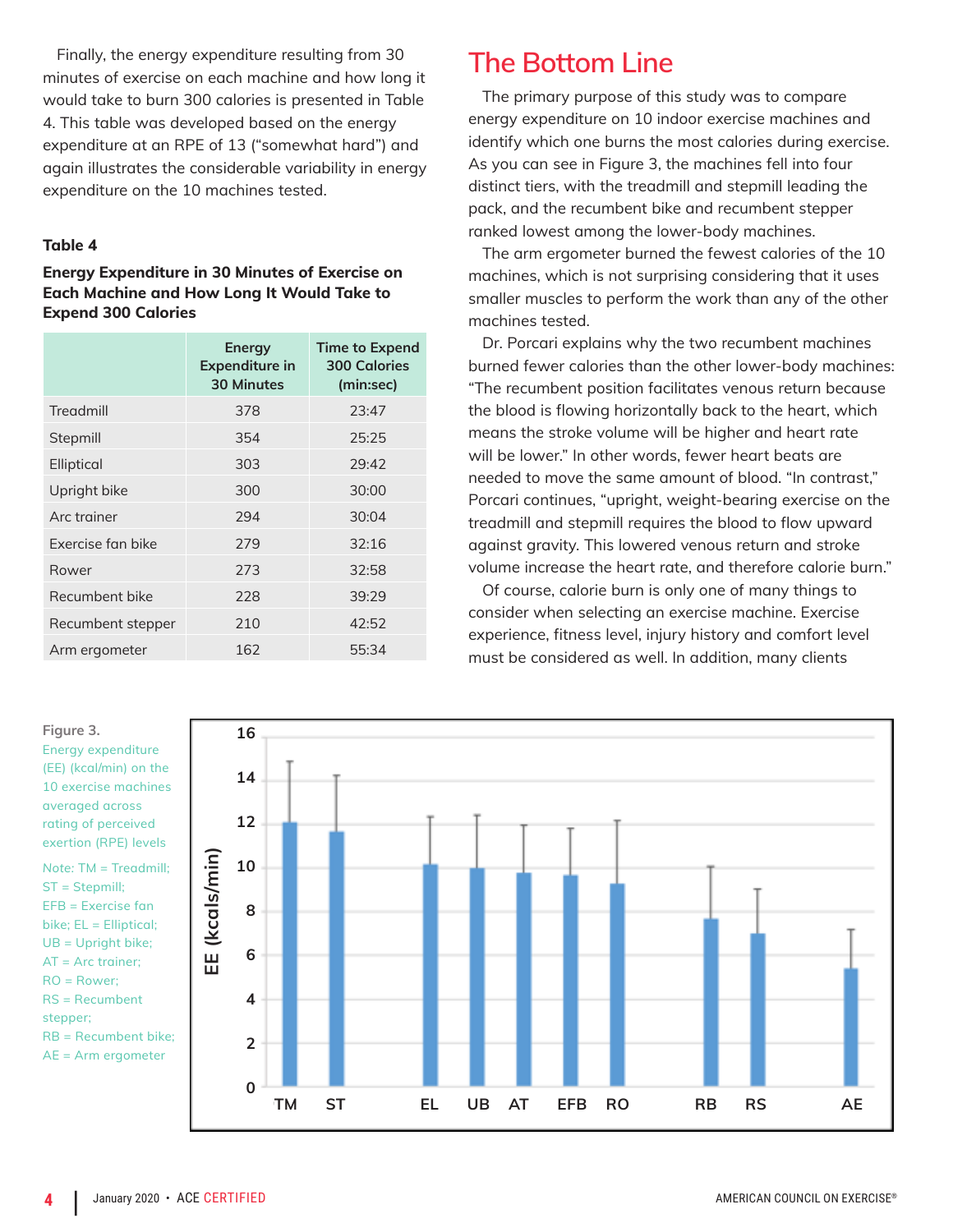participate in cross-training to add variety to their programs, so they may be exercising on more than one machine on a regular basis.

As Dr. Porcari states, "No machine is bad." There are potential benefits to every exercise machine tested. For example, jogging on a treadmill does not involve any upper-body

musculature, so if a client's goal is to get a total-body workout, the exercise fan bike or a rowing machine might be better options. If a client has lower-body orthopedic concerns, he or she might benefit from using the recumbent stepper, upright bike, recumbent bike or elliptical, as these machines have lower impact forces than using the treadmill.

Clearly, there is a lot to consider, but health coaches and exercise professionals can use the results of this study to inform their programming and guide clients to make the most of their workouts. The best exercise is the one that a client will perform regularly. The fact that the

## **"There are potential** benefits **to every machine** tested.**"**

treadmill burns the most calories is meaningless to clients who are not fit enough for weight-bearing exercise, are recovering from a knee injury or simply don't enjoy walking on the treadmill.

The decision about which machine a client uses should be as personalized as the rest of his

or her exercise programming—but may be informed by the type of evidence this study provides.  $\blacktriangle$ 

\_\_\_\_\_\_\_\_\_\_\_\_\_\_\_\_\_\_\_\_\_\_\_\_\_\_\_\_\_\_\_\_\_\_\_\_\_\_\_\_\_\_\_\_\_\_\_\_\_\_\_\_

Daniel J. Green is ACE's Senior Project Manager and Editor for Publications and Content Development. In addition to his work with organizations including the International Association of Fire Fighters and Agriculture Future of America, Daniel writes an ongoing blog series covering lifestyle change for NBCbetter.com. He has also written feature articles for local publications in Western North Carolina (WNC), including *WNC Parent* and *WNC Magazine.*